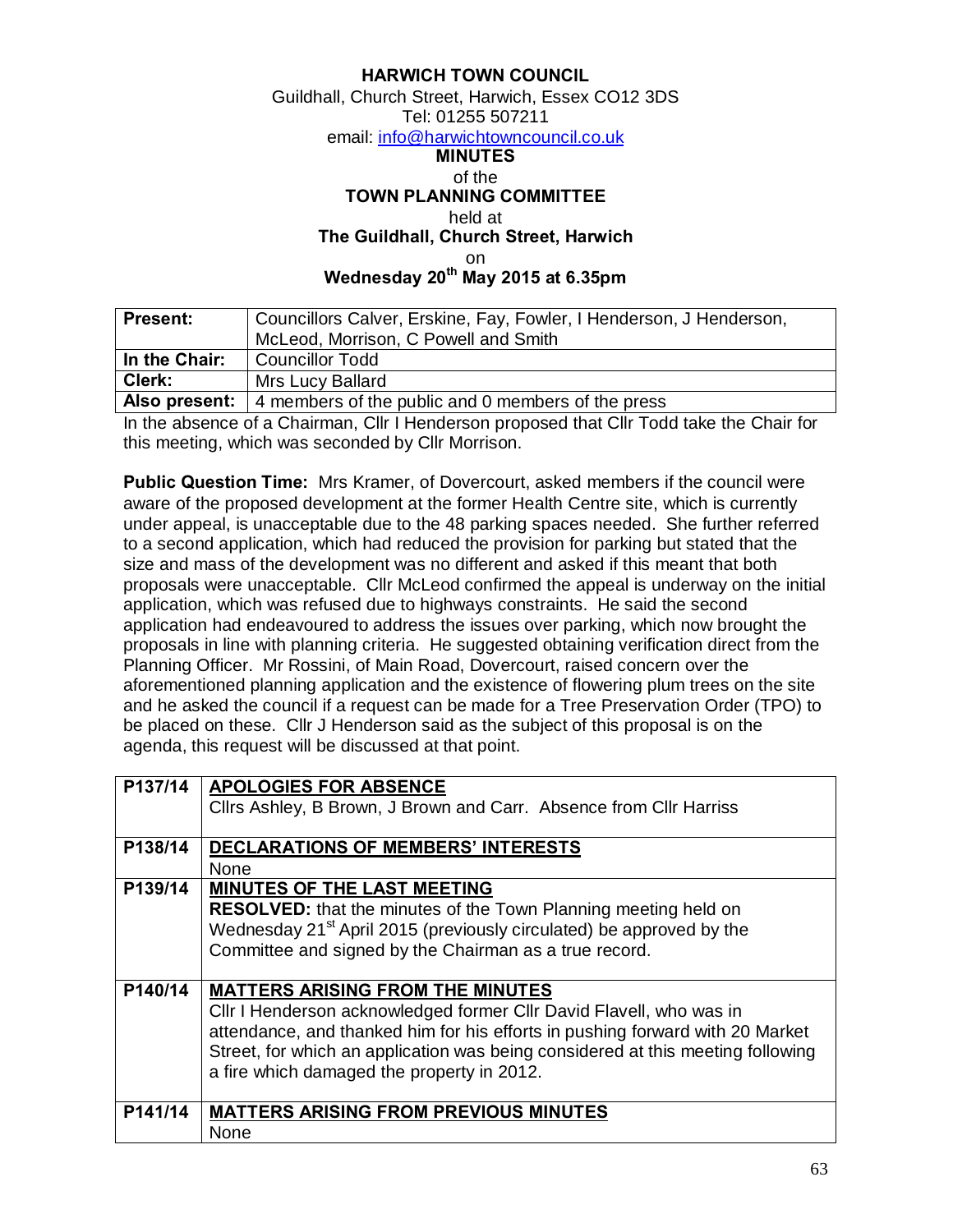| P142/14 | <b>PLANNING APPLICATIONS</b><br>The Committee considered a schedule of planning applications for weeks<br>ending 24 <sup>th</sup> April, 1 <sup>st</sup> May, 8 <sup>th</sup> May and 15 <sup>th</sup> May 2015.<br>RESOLVED: Recommendations in Appendix Agbe submitted to Tendring<br>District Council.                                                                                                                                                                                                                                                                                                                                                                                                                                                                                                                                                                                                                                                                                                                                                                                                                                                                                                                                                                                                                                                                                                                                                                                                                                                                                                                                                                                                                                                                                                                                                                                                                                                                                                                                                                                                                                                                                                                                                                                                                                                                                                                                                                                                                                                                                                                                                                 |
|---------|---------------------------------------------------------------------------------------------------------------------------------------------------------------------------------------------------------------------------------------------------------------------------------------------------------------------------------------------------------------------------------------------------------------------------------------------------------------------------------------------------------------------------------------------------------------------------------------------------------------------------------------------------------------------------------------------------------------------------------------------------------------------------------------------------------------------------------------------------------------------------------------------------------------------------------------------------------------------------------------------------------------------------------------------------------------------------------------------------------------------------------------------------------------------------------------------------------------------------------------------------------------------------------------------------------------------------------------------------------------------------------------------------------------------------------------------------------------------------------------------------------------------------------------------------------------------------------------------------------------------------------------------------------------------------------------------------------------------------------------------------------------------------------------------------------------------------------------------------------------------------------------------------------------------------------------------------------------------------------------------------------------------------------------------------------------------------------------------------------------------------------------------------------------------------------------------------------------------------------------------------------------------------------------------------------------------------------------------------------------------------------------------------------------------------------------------------------------------------------------------------------------------------------------------------------------------------------------------------------------------------------------------------------------------------|
| P143/14 | <b>MATTERS RECEIVED IN THE POST OR RAISED BY MEMBERS</b><br>• Members noted approval of outline application 15/00161/OUT . Existing<br>garage to be demolished and a new two storey house to be constructed - Land<br>rear of 85 Fronks Road.<br>"Members noted approval of application 15/00341/LBC. Conversion of<br>grade 2 Listed Building from class order A1 (Retail) to Class Order C3<br>(residential), retaining existing façade . 44 Church Street, Harwich<br>Members noted refusal of application . 15/00223/FUL . Change of use<br>from business use to residential dwelling. Camberley Lodge 99 Fronks Road,<br>Dovercourt.<br>. Members noted approval of application 15/00457/FUL - Change of Use<br>from A1 shop to C3 dwelling house, demolition of existing rear extension to<br>provide amenity area, addition of single storey front & rear extensions, change<br>from flat roof to part pitched roof to provide rooms in the roof - 1A Dove<br><b>Crescent Dovercourt.</b><br>• Members noted application 15/00697/MMO. Harwich Haven Authority<br>(HHA) is seeking to identify a new disposal site for its maintenance dredging<br>material which is closer to shore than the existing disposal site at the Inner<br>Gabberd, located off the Harwich coast. FOR INFORMATION ONLY.<br>• Members considered a Planning Refusal Appeal 14/00771/FUL . Erection<br>of 24 residential flats with associated parking & amenity space - 407 Main<br>Road. Cllr J Henderson clarified that the appeal is for the first application for<br>the 2-bed flats, which was refused on highways grounds and planning officers<br>maintain their stance that they made the right decision in refusing the<br>proposals. Cllr Erskine concurred with Cllr Henderson and said even with the<br>second, scaled down application, its still over-crowded. If the appeal is<br>successful there will be too much parking forcing this on-street which would put<br>pressure on the locality. Tendring District Council is opposing the appeal on<br>the initial grounds.<br><b>RESOLVED:</b> To submit comments to the Planning Inspectorate to confirm HTC<br>endorse the objections being raised by the Planning Authority and we wish to<br>support those continued objections.<br><b>FURTHER RESOLVED:</b> To submit an application for a Tree Preservation<br>Order (TPO) on the flowering plum trees on this development.<br>"The Clerk also informed members of a Householder Planning application<br>15/00668/HHPNOT. Erection of single storey, gable end roof, rear extension,<br>5m in depth with an overall height of 3.95m at 47 Gordon Road, Dovercourt. |
| P144/14 | DATE OF NEXT MEETING<br>The next Town Planning meeting will be held at the 1912 Centre, Cow Lane,<br>Harwich, on Wednesday 10 <sup>th</sup> June 2015 at 6.30pm.                                                                                                                                                                                                                                                                                                                                                                                                                                                                                                                                                                                                                                                                                                                                                                                                                                                                                                                                                                                                                                                                                                                                                                                                                                                                                                                                                                                                                                                                                                                                                                                                                                                                                                                                                                                                                                                                                                                                                                                                                                                                                                                                                                                                                                                                                                                                                                                                                                                                                                          |

The Chairman closed the meeting at 7.26pm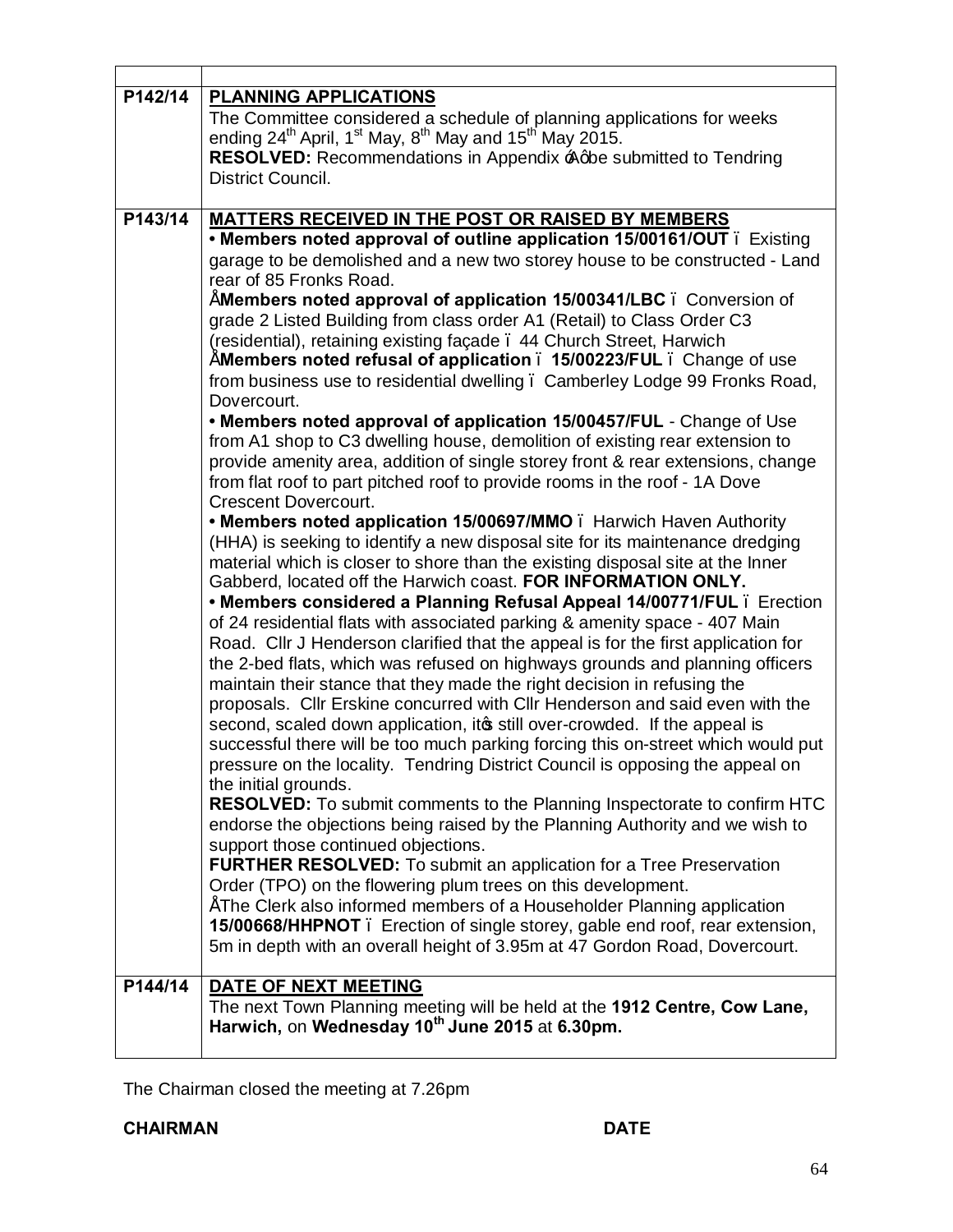## **APPENDIX A**

HARWICH TOWN COUNCIL: Recommendations of the Planning Committee Meeting held on 20<sup>th</sup> May 2015

| <b>WEEK ENDING 24TH APRIL 2015</b>                                                                         |                                                                                                                                                                                                    |                                                                                                                                                                                                  |  |  |  |
|------------------------------------------------------------------------------------------------------------|----------------------------------------------------------------------------------------------------------------------------------------------------------------------------------------------------|--------------------------------------------------------------------------------------------------------------------------------------------------------------------------------------------------|--|--|--|
| 15/00530/FUL<br>Mr K Sparkes<br>86 Lee Road Dovercourt                                                     | Proposed garage construction.                                                                                                                                                                      | <b>No Objection</b>                                                                                                                                                                              |  |  |  |
| 15/00561/FUL<br>Ms Jane Monahan<br>30 Kings Head Street<br>Harwich                                         | Change of use of upper floors<br>from B8 - storage and<br>distribution to C3 - single family<br>dwelling (3-bed). Ground floor to<br>remain as B8 Storage.                                         | <b>No Objection</b>                                                                                                                                                                              |  |  |  |
| 15/00614/TPO<br>Harry<br><b>Land off Mill Lane Dovercourt</b>                                              | 2 No. Lime - fell. 2 No.<br>Sycamores - fell                                                                                                                                                       | Defer consideration of this<br>proposal and to seek<br>additional information<br>from TDC. And to request<br>the Planning Authority do<br>not reach a decision until<br>HTC are able to comment. |  |  |  |
| <b>WEEK ENDING 1ST MAY 2015</b>                                                                            |                                                                                                                                                                                                    |                                                                                                                                                                                                  |  |  |  |
| 15/00527/LBC<br>Mrs Lucy Ballard - Harwich<br><b>Town Council</b><br>Guildhall 11 Church Street<br>Harwich | Installation of stairlift to first<br>floor.                                                                                                                                                       | <b>Noted</b>                                                                                                                                                                                     |  |  |  |
| 15/00608/FUL<br>Mr & Mrs Neil Callaby<br>37 Lee Road Dovercourt                                            | Proposed change of use from<br>former Pet Supply shop (Canes<br>Pet Supplies) to Foot Clinic.                                                                                                      | <b>No Objection</b>                                                                                                                                                                              |  |  |  |
| 15/00615/FUL<br>Mr J Farmer<br>20 - 20B Market Street<br>Harwich                                           | Demolition of existing building<br>(retail ground floor & residential<br>1st, 2nd, 3rd floors) and<br>replacement with new<br>residential 4 storey building<br>providing 8 proposed<br>apartments. | <b>No Objection</b>                                                                                                                                                                              |  |  |  |